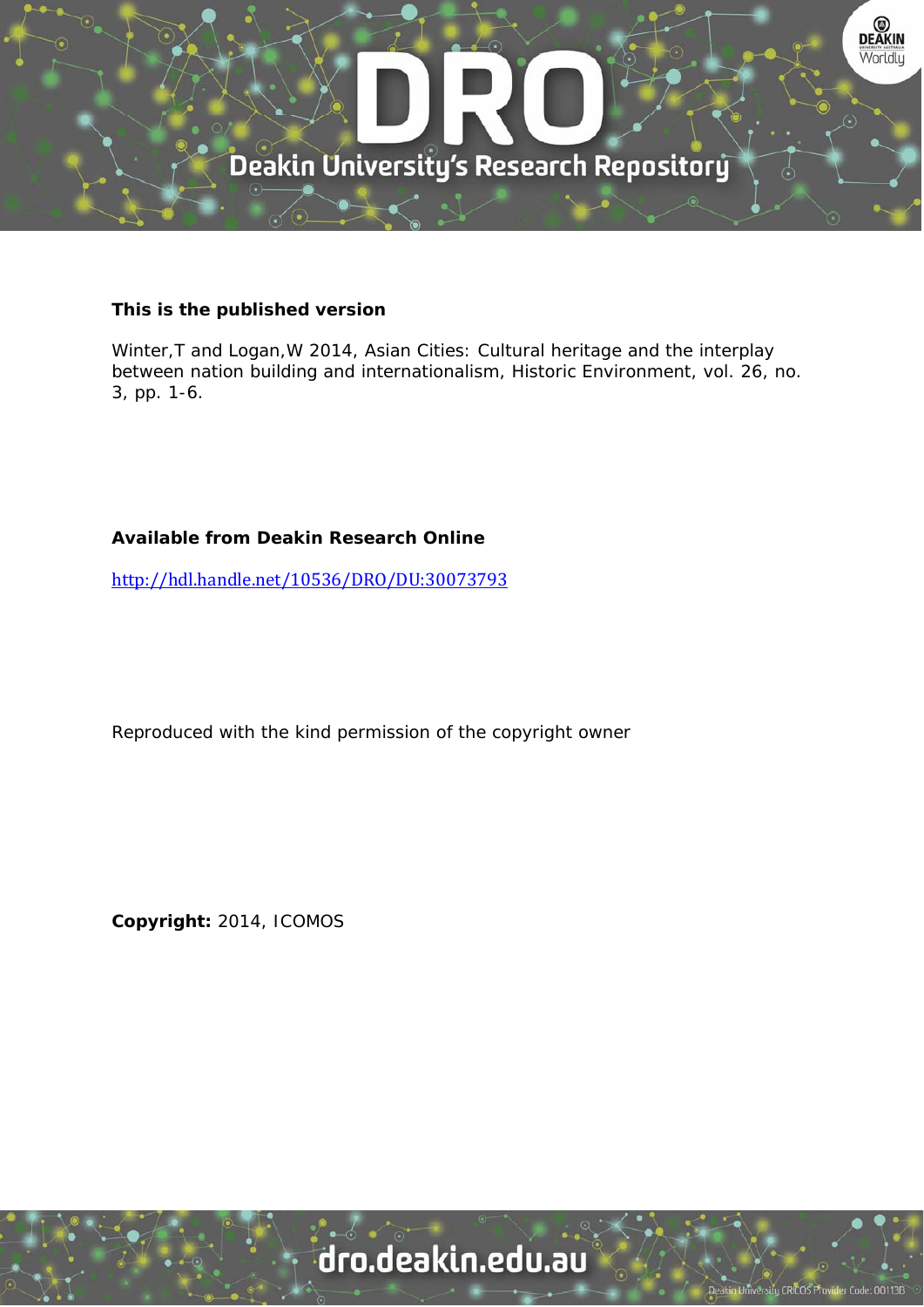

Asian Cities: Cultural heritage and the interplay between nation building and internationalism

Tim Winter and William Logan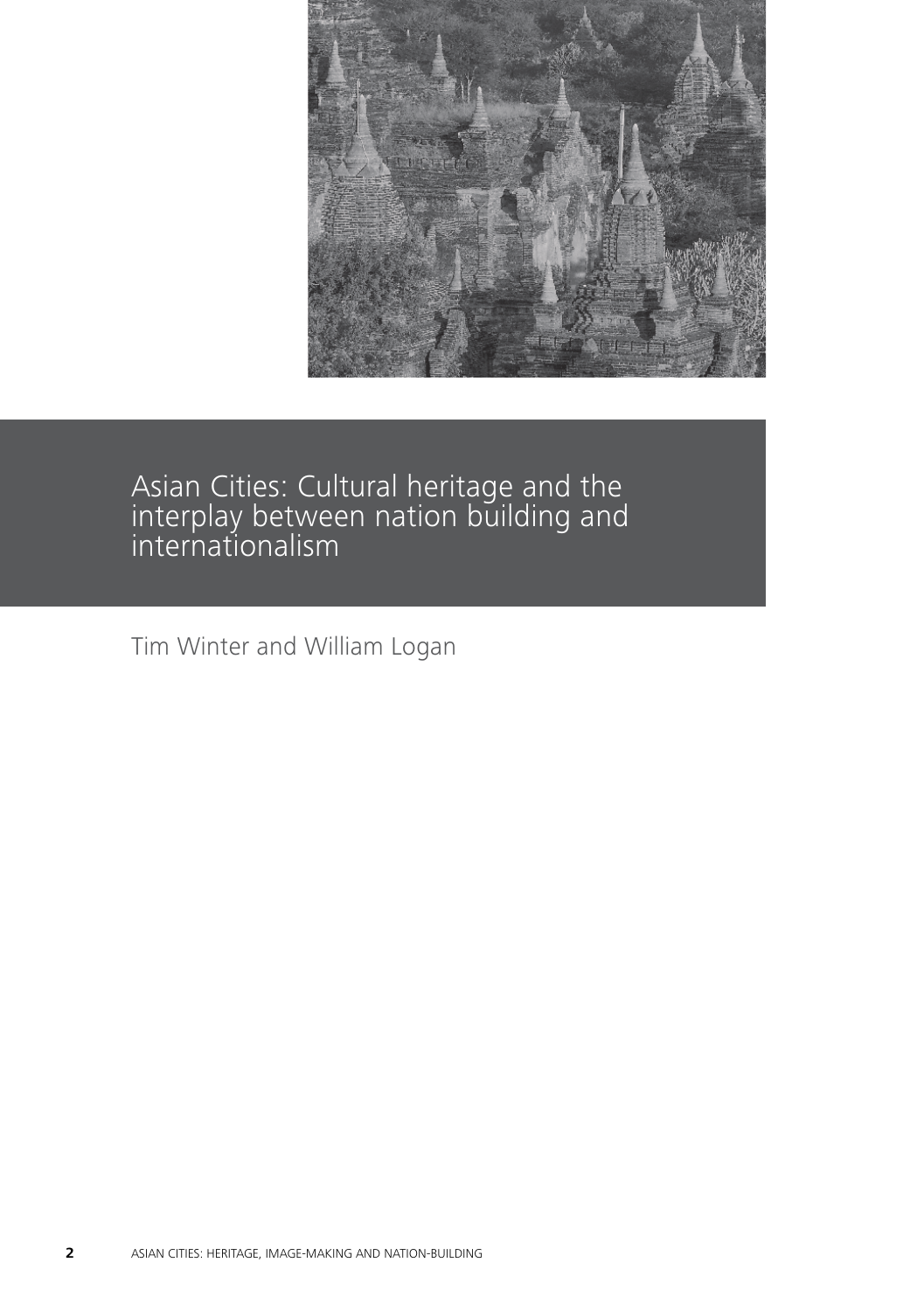It is over a decade since the volume The Disappearing Asian City (Logan 2002) was published. An edited volume bringing together a number of experts on the region, the book identified the threats facing buildings, archaeological sites and the historic character of cities, as well as the myriad of challenges of raising civic and regulatory awareness about the value of cultural heritage in times of rapid transformation. It was a set of concerns and arguments that remain as pertinent as ever. Those who have lived and worked in different parts of Asia over the past decade on cultural heritage issues, frequently use the terms 'extraordinary' or 'bewildering' to describe the scale and speed of transformation that hastaken place. Indeed, for those concerned about maintaining continuities between past and present – whether they be social, spiritual or material - the development of cities, the wholesale movements of communities in and out of urban landscapes, together with the dramatic increase in industries like tourism, has often been disorienting, and in some cases deeply confronting: both professionally and emotionally. And yet, to focus on loss and destruction would miss a whole set of other fascinating, emergent and important trends. As numerous publications in the intervening period have shown, cultural heritage has become a topic of intense interest and debate in the majority of Asian societies, for a host of reasons (Askew 2010; Broudehoux 2004; Pai 2013).

A Klee painting named 'Angelus Novus' shows an angel looking as though he is about to move away from something he is fixedly contemplating. His eyes are staring, his mouth is open, his wings are spread. This is how one perceives the angel of history. His face is towards the past. Where we perceive a chain of events, he sees one catastrophe, which keeps piling wreckage upon wreckage and hurls it in front of his feet. The angel would like to stay, awaken the dead, and make whole what has been smashed. But a storm is blowing from Paradise; it has got caught in his wings with such violence that the angel can no longer close them. This storm irresistibly propels him into the future to which his back is turned, while the pile of debris before him grows skyward. This storm is what we call progress.

### (Benjamin 1940: 392-3)

Taken from Walter Benjamin's musings on the rise of a European modernity, this 1940 description of Paul Klee's painting Angel of History strikingly captures many Asian contexts over the past decade or so. Across much of the region, the second half of the twentieth century was defined by major, and in some cases prolonged, social and political turmoil. For those countries advancing out of periods of conflict and violence – whether it be domestic or international – or struggling to forge culturally and politically cohesive societies after eras of colonial rule, the storm of progress, a rush towards modernity, has often found its energy and its momentum by staring back at the past and embracing histories that are contemplated for both their wreckage and immutable grandeur. In such contexts, cultural heritage has been caught up in a series of contradictory and paradoxical trends. As governments have sanctioned the demolition of entire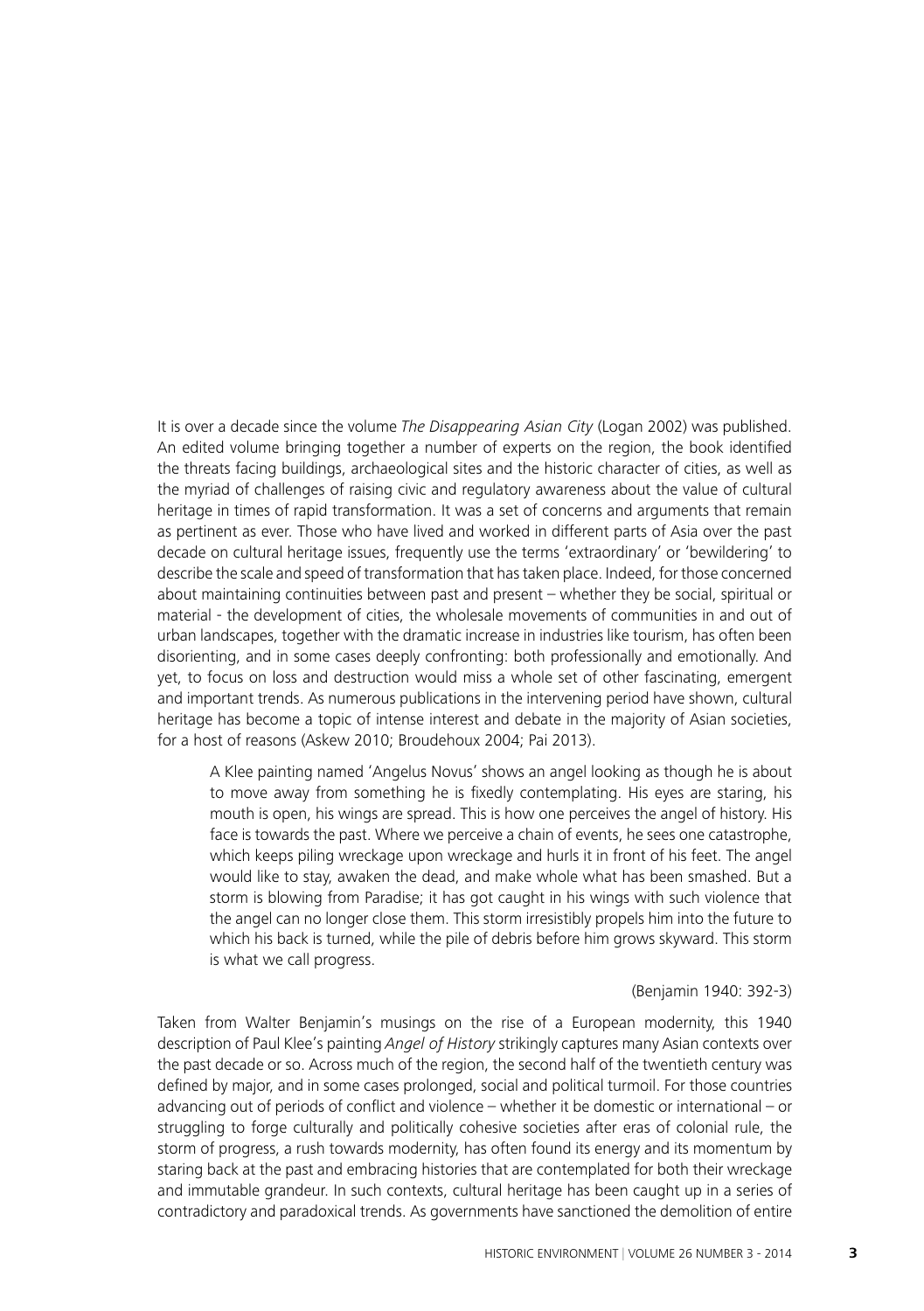neighbourhoods, even cities, they have simultaneously established new institutions designed to promote heritage conservation and awareness. And as countries have gone into battle over the 'authentic origins' of textile designs or the ownership of archaeological sites, they have also found new ways to cooperate and share mutual pasts through the language of heritage. Of course, contradictory trends, missed opportunities, and reasons for despair and optimism have defined heritage movements throughout the world in the last 150 years or so. In this respect Asia is not unique. But as Winter and Daly (2012) suggest, it is the speed and scale of Asia that sets it apart from many other regions and moments in history. Over a number of years since the early 2000s, China, India, Malaysia, South Korea and Vietnam are among those that have seen GDP growth rates hovering near or around the double-digit level. Equally, in other years, other countries have been defined by economic stagnation and domestic unrest. This, coupled with the scale and enormous diversity of Asia – culturally, politically and historically – also means it would be naïve to try and pin-point some key 'over-arching trends' surrounding the region's cultural heritage. Rather, publications such as this special issue of Historic Environment on Asian Cities can only seek to provide indicative examples, and qualitatively rich insights into various situations and contexts.

Accordingly, the issue opens with an explication of how the language and values of heritage have shifted over the last decade or so in the small, landlocked country of Laos. Colin Long tracks the fading of socialism with national day commemorations, and the coterminous rise of Royalist iconography. Crucially, far from being an isolated phenomenon, this shift reflects broader current trends across Lao's capital, Vientiane, and the development of its built environment and urban spaces. For Long, the quiet abandonment of socialism has created a new dynamic of urban development, one oriented by various new influences, including private, family and international investment. One important trend is the influx of regional investment, with Chinese and Vietnamese funds driving significant parts of the city's infrastructure, including its museums and cultural institutions.

Transformation is a theme that also underpins the paper by Kecia Fong on Mandalay, Bagan and Yangon, three sites that constitute much of the discussion around heritage conservation in Myanmar today. After decades of military rule, the country is undergoing a series of economic and social reforms, such that cultural and civic identities are being actively remade. There has been a spectacular level of international interest and inflow of capital in recent years, albeit in geographically imbalanced ways. Yangon has been the recipient of the bulk of the attention. For this reason, after brief interludes into Mandalay and Bagan, Fong's analysis turns to the complex 'geographies of knowledge' that have formed around conserving one of Southeast Asia's most extensive and well-preserved colonial cities. This wave of international attention has



Figure 1: Historic Zheng Qing Guan Daoist temple carefully protected amid high-rise buildings in central Kunming, Yunnan Province, China, October 2013 (Source: William Logan)

been accompanied by a complex domestic situation, wherein a nineteenth-century cosmopolitan urban space has been enmeshed in a modern, post independence political culture oriented by an inward looking homogenising nationalism. Historic representation is thus left with tensions between accounting for histories of transnationalism or cultural pluralism and state-civic anxieties over maintaining social cohesion.

Moving South to Malaysia, Khoo Salma Nasution addresses the familiar and perennial challenge of World Heritage induced tourism pressures. Fascinatingly, Nasution identifies the problems created by the transnational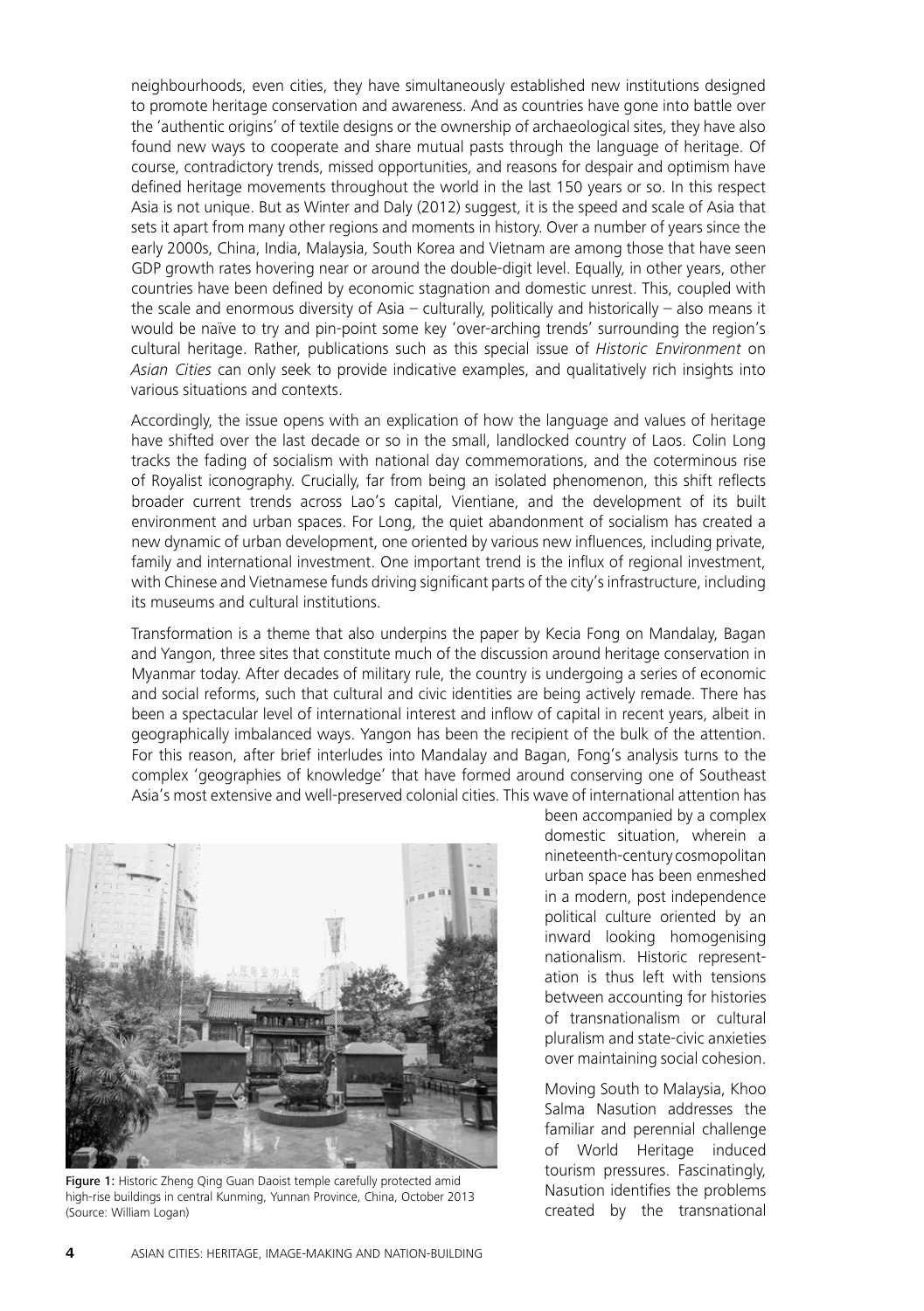economies of birds, or, to be more precise, the by-products of swiftlet nesting practices. In the urban precinct of Penang's George Town, swiftlet farming has emerged as a lucrative business. Nests, made of bird saliva, are harvested in response to rising demand for the 'bird'snest' delicacy, which is now widely consumed for its perceived health benefits across Southeast Asia and China. Whilst swifts naturally roost in caves and houses, farmers have enticed birds to roost in human habitats. In George Town the scale of this practice has grown rapidly in recent years, such that entire streets and neighbourhoods have been colonised by tens of thousands of birds. Not surprisingly, pollution and



Figure 2: Development of Jade Street historic precinct, Kunming, China, October 2013 (Source: William Logan)

environmental degradation has followed. Whilst the public health contradictions associated with this industry are intriguing in themselves, Nasution highlights the problems this is causing for those heritage buildings that lie within the zoned regions of the world heritage site. From there the paper considers the challenges of tourism induced development and encroachment which have emerged since World Heritage listing more broadly.

Moving closer to the western frontiers of Asia, we turn to the issues facing Baghdad, Iraq. Diane Siebrandt takes up the issues of identity, belonging and attachment in a city ravaged by war and violence. Her paper opens with a reminder of the cultural and historical significance of Baghdad: 'a cultural capital of the world' in Siebrandt's terms. As she notes, the city continued to prosper well into the 1980s, and the Ba'ath Party continued to support traditional arts under the guise of Arab nationalism. In the wake of repeated violence, the city's character was profoundly changed with concrete barriers and armed checkpoints becoming commonplace. And yet Siebrandt traces the persistence of tradition and cultural practice; processes that form a resilience of attachment to place and identity for residents living through horrific circumstances. It is a story that weaves together poetry with gardens, festivals with refurbished public spaces.

In the article by William Logan the theme is the links between image making, nation building and the appropriation of Hanoi's heritage in such processes. Drawing on his repeated visits to the city, Logan tracks a number of factors shaping the emergence of heritage related discourses and initiatives since the 1990s. The interplay between nationalism and internationalism is once again pivotal here. Tourism, inflows of foreign capital and the 1000th anniversary of the city's founding are identified as among the factors behind world heritage nomination and the remaking of the city's historic quarters. In offering a critical reading of such events, Logan suggests the domestic pressures behind World Heritage listing are indicative of the wider politicisation of World Heritage, not just at the inscription stage but also affecting its mechanisms for providing oversight of properties on the list.

Turning to Sri Lanka, Anoma Pieris examines tensions over cultural heritage vis à vis shifting national aspirations. Accordingly, she examines the capital cities of Colombo and Sri Jayewardenepura and the entanglements of heritage during a 26 year civil war. As Pieris indicates, in 1978 the government of Sri Lanka moved its administrative capital from Colombo to the suburb of Kotte, located just a few kilometres away and the site of the pre-colonial city of Jayavaddanapura (city of victory). Colombo, the capital of successive European colonisers was recast as the country's 'commercial capital'. It is a story of competing inscriptions of national meaning, one that has revolved around class, caste and religious differences. Self-rule and political turmoil form the wider backdrop of an account that focuses on themes of dereliction and revival and the eventual 'worlding' of Colombo as an international city. It is within these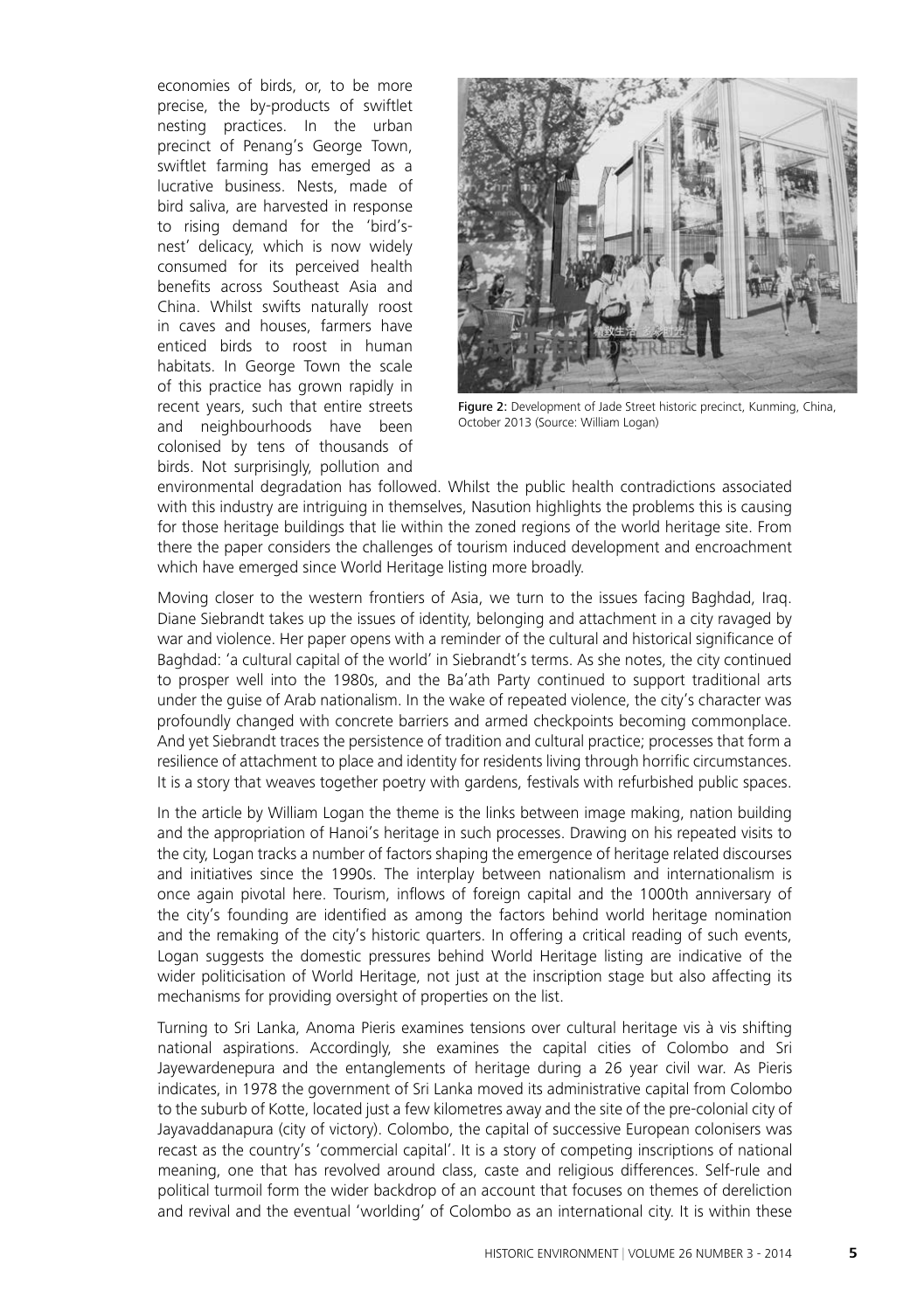challenging circumstances that Pieris considers the role of cultural heritage in nation building and identity formation.

Taking up the theme of cultural diplomacy Amy Clarke's paper considers the case of Kolkata, India. As the final resting place of an estimated 2,000 Scots, Kolkata's cemetery continues to be of significant cultural and historical importance to Scotland today. The site has become the focal point of a Protocol of Co-operation between the two countries, designed to facilitate Scottish involvement in conservation projects. Cooperation, nationalism and global prestige are all in play in Clarke's intriguing account of the project and the institutional relationships that formed around it. Clarke pursues questions such as why Scotland's historic presence in Kolkata is so important to modern-day Scotland, and what is driving the use of heritage as a foundation for diplomatic ties. In considering the implications for the city itself she also examines what these projects tell us about Kolkata's future as a destination for tourism, and the likely implications it will have for the city's international image. Cognisant of the dynamics of diplomacy and its tendency to uncritically celebrate uplifting stories, Clarke highlights the gap between good intentions, proclaimed aims and the lack of attention paid to project outcomes. However, the paper neatly steers us away from concluding that the project was a failure by highlighting the other political and diplomatic agendas at play in such a situation.

The issue closes with a book review and a short commentary by Anne Warr on Shanghai. Warr's essay explores four key periods in the city's history that have contributed to the character of Shanghai today: the Taiping Rebellion of 1853-1864, the Nanjing Decade of 1927-1937, the Maoist Period of 1949-1976, and Post-Mao Capitalist-Communism era of 1976 onwards. As Warr shows, each period was underpinned by a particular political ideology concerning China's view of itself in the world; processes that are manifest in the city's built space today. Finally here, we would like to acknowledge the considerable support Tracy Ireland and other members of the organisational committee for the 2014 conference marking the Centenary of Canberra. Without their time, efforts and generosity, this special issue would not have been possible. As the following pages indicate, this issue represents the first of several outcomes of the conference.



Figure 3: Jade Street historic precinct combines restoration, adaptive re-use and modern infill (Source: William Logan)